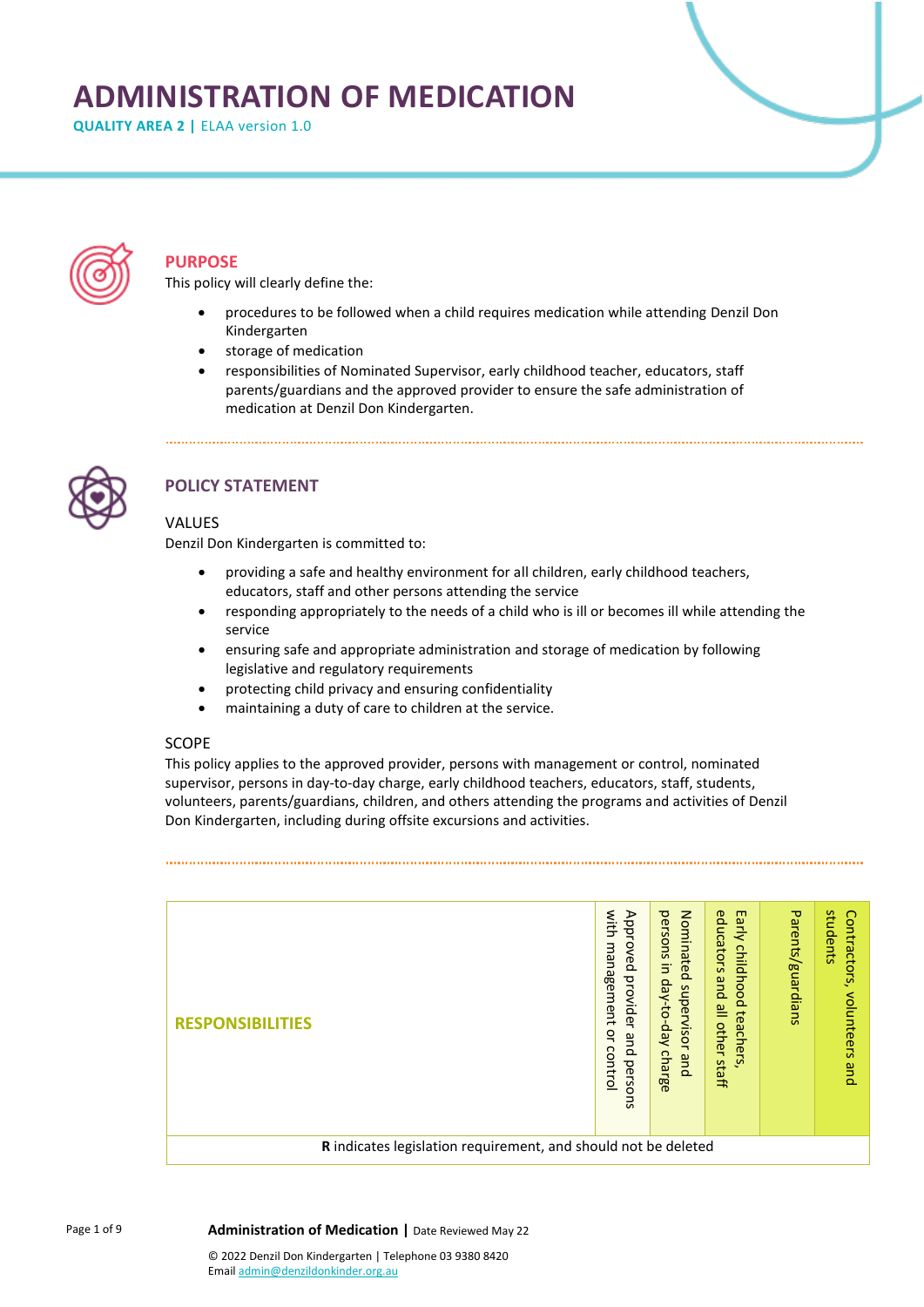| Ensuring that parents/guardians are provided with access to this<br>policy                                                                                                                                                                                                                                        | R            | $\sqrt{}$  | $\sqrt{}$ |           |   |
|-------------------------------------------------------------------------------------------------------------------------------------------------------------------------------------------------------------------------------------------------------------------------------------------------------------------|--------------|------------|-----------|-----------|---|
| Communicating with parents/guardians about the procedures<br>outlined in this policy and the parent/guardian responsibilities<br>when requesting medication be administered to their child, and<br>making the medication record available for parents/guardians to<br>record information during operational hours |              | $\sqrt{}$  | $\sqrt{}$ |           |   |
| Ensuring that at least one educator on duty has a current<br>approved first aid qualification, anaphylaxis management<br>training and asthma management training (Regulation 136)                                                                                                                                 | $\mathsf{R}$ | $\sqrt{}$  |           |           |   |
| Ensuring that all staff are familiar with the procedures for the<br>administration of medication (refer to Attachment 1)                                                                                                                                                                                          |              | $\sqrt{}$  | $\sqrt{}$ |           |   |
| Ensuring that all enrolment forms provide details of the name,<br>address and telephone number of any person who is authorised<br>to consent to medical treatment of, or to authorise the<br>administration of medication to the child (Regulation 160(3)(iv))                                                    | $\mathsf{R}$ | $\sqrt{}$  | $\sqrt{}$ |           |   |
| Ensuring that medication is only administered to a child being<br>educated and cared for by Denzil Don Kindergarten when it is<br>authorised (written or verbal), except in the case of an<br>anaphylaxis or asthma emergency (Regulations 93, 94)                                                                | $\mathsf{R}$ | $\sqrt{}$  | $\sqrt{}$ |           |   |
| Ensuring that a medication record (refer to Sources) meets the<br>requirements set out in Regulation 92(3) and is always available<br>for recording the administration of medication to children at the<br>service                                                                                                | R            | $\sqrt{}$  | $\sqrt{}$ |           |   |
| Ensuring that all details in the medication record (refer to<br>Sources) have been completed by parents/guardians/authorised<br>persons by following Regulation 92(3) before administering<br>medication                                                                                                          | $\mathsf{R}$ | $\sqrt{}$  | $\sqrt{}$ |           |   |
| Ensuring that medication records are kept and stored securely<br>until the end of 3 years after the last date on which the child was<br>educated and cared for by the service (Regulation 183(2)(d))                                                                                                              | R            | $\sqrt{ }$ | $\sqrt{}$ |           |   |
| Ensuring that the medication is administered by following<br>Regulation 95, and 96 if relevant (refer to Attachment 1)                                                                                                                                                                                            | ĸ            | ĸ          | ĸ         |           |   |
| Informing the ECT or educator if any medication has been<br>administered to the child before bringing them to the service,<br>and if the administration of that medication is relevant to or may<br>affect the care provided to the child at the service                                                          |              |            |           | $\sqrt{}$ |   |
| Physically handing the medication to a staff member and<br>informing them of the appropriate storage and administration<br>instructions for the medication provided                                                                                                                                               |              |            |           | $\sqrt{}$ |   |
| Ensuring that no medication or over-the-counter (refer to<br>Definitions) products are left in their child's bag or locker                                                                                                                                                                                        |              |            |           | $\sqrt{}$ |   |
| Ensuring that medication is not accessible to children and is<br>stored in a childproof container (including in the refrigerator for<br>medications requiring refrigeration)                                                                                                                                      | R            | $\sqrt{ }$ | $\sqrt{}$ |           | V |
| Obtaining verbal authorisation for the administration of<br>medication from the child's parents/guardians/authorised<br>person (as recorded in the child's enrolment record), or a<br>registered medical practitioner or medical emergency services                                                               | R            | $\sqrt{}$  | $\sqrt{}$ |           |   |

#### Page 2 of 9 **Administration of Medication |** Date Reviewed May 22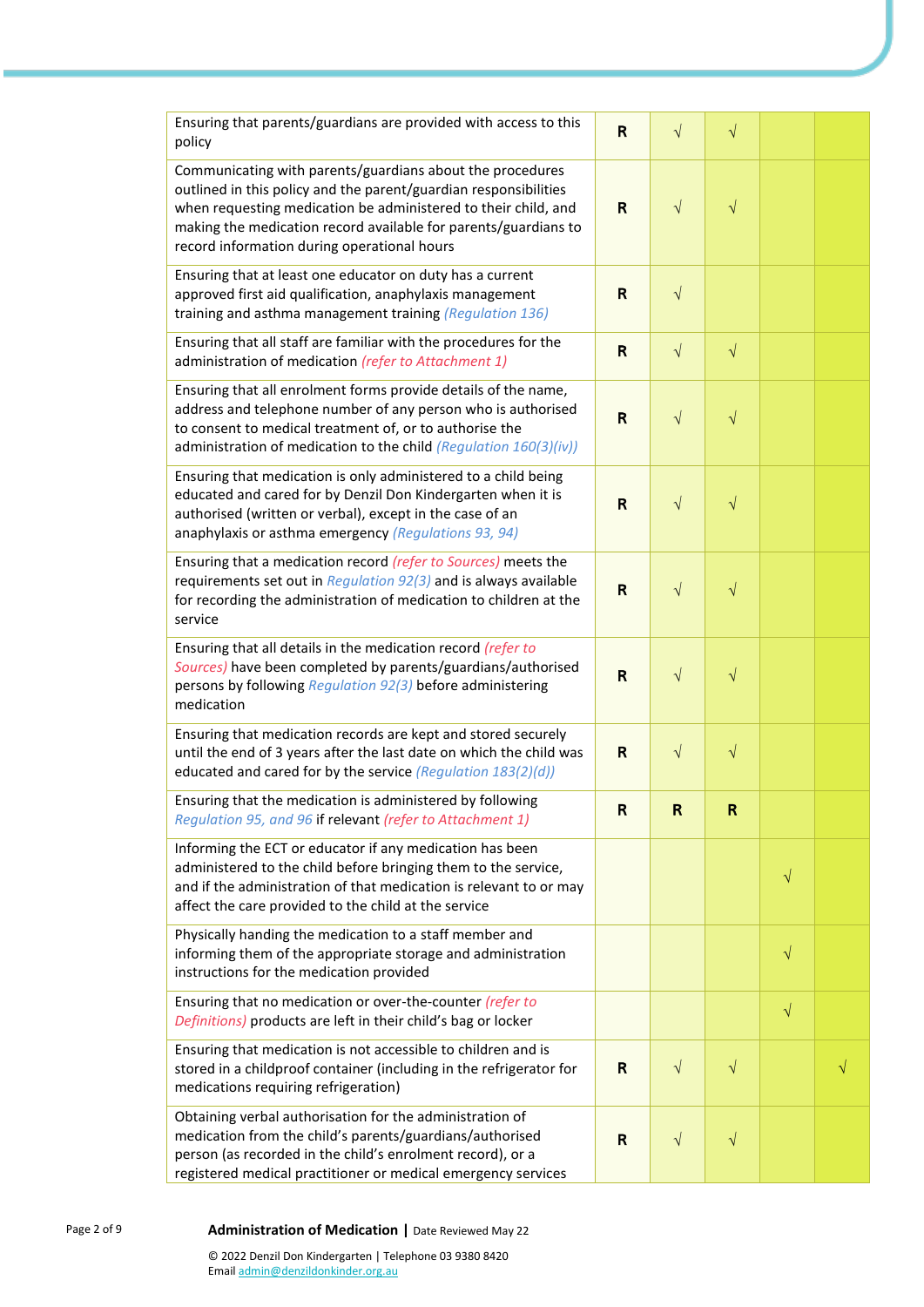| when an authorised person cannot reasonably be contacted in<br>an emergency (Regulation (93)(5)(b))                                                                                                                                                                                                                                                                                                                                                                                                         |                         |            |            |           |  |
|-------------------------------------------------------------------------------------------------------------------------------------------------------------------------------------------------------------------------------------------------------------------------------------------------------------------------------------------------------------------------------------------------------------------------------------------------------------------------------------------------------------|-------------------------|------------|------------|-----------|--|
| Ensuring that parents/guardians are given written notice as soon<br>as is practicable if medication has been administered in an<br>emergency and where authorisation has been given verbally<br>(Regulation 93(2))                                                                                                                                                                                                                                                                                          |                         | $\sqrt{}$  | $\sqrt{}$  |           |  |
| Ensuring that the parent/guardian of the child and emergency<br>services are notified as soon as is practicable when medication<br>has been administered in an anaphylaxis or asthma emergency<br>(Regulation 94(2))                                                                                                                                                                                                                                                                                        | $\overline{\mathsf{R}}$ | $\sqrt{ }$ | $\sqrt{}$  |           |  |
| Being aware of children who require medication for ongoing<br>conditions or in emergencies, and ensuring that the medical<br>management plans are completed and attached to the child's<br>enrolment form (Regulation 162), and displayed for use by those<br>caring for children (being sensitive to privacy requirements)                                                                                                                                                                                 | R                       | $\sqrt{}$  | $\sqrt{}$  |           |  |
| Providing a current medical management plan when their child<br>requires long-term treatment of a condition that includes<br>medication, or their child has been prescribed medication to be<br>used for a diagnosed condition in an emergency                                                                                                                                                                                                                                                              |                         |            |            | $\sqrt{}$ |  |
| Developing and reviewing procedures for the authorisation and<br>administration of medication required for the treatment or<br>management of long-term conditions (refer to Attachment 1)                                                                                                                                                                                                                                                                                                                   | $\sqrt{ }$              | $\sqrt{}$  | $\sqrt{ }$ |           |  |
| Documenting situations in which an authorised person has<br>provided verbal authorisation but has refused to confirm the<br>authorisation in writing (notes are to be kept with the child's<br>enrolment record)                                                                                                                                                                                                                                                                                            | $\sqrt{}$               | $\sqrt{}$  |            |           |  |
| Informing parents/guardians as soon as is practicable if an<br>incident occurs in which the child was administered the incorrect<br>medication or incorrect dose, staff forgot to administer the<br>medication, or the medication was administered at the wrong<br>time. Staff must also ensure that any medication that is<br>accidentally dropped is not administered to a child or returned<br>to the original container and that parents/guardians are<br>informed if an incident of this nature occurs | R                       | $\sqrt{}$  | $\sqrt{}$  |           |  |
| Informing parents/guardians that non-prescribed medication<br>(except sunscreen) will only be administered for a maximum of<br>48 hours, after which a medical management plan from a doctor<br>will be required for its continued use                                                                                                                                                                                                                                                                      | $\sqrt{}$               | $\sqrt{}$  | V          |           |  |
| Clearly labelling non-prescription medications and over-the-<br>counter products (eg: sunscreen) with the child's name. The<br>instructions and use-by dates must also be visible                                                                                                                                                                                                                                                                                                                           |                         | $\sqrt{}$  | $\sqrt{}$  |           |  |
| Informing parents/guardians that paracetamol is not supplied by<br>the service and that the administration of paracetamol will be in<br>line with the administration of all other medication (refer to<br><b>Attachment 2)</b>                                                                                                                                                                                                                                                                              | $\sqrt{}$               | $\sqrt{}$  | $\sqrt{}$  |           |  |
| Ensuring medication is taken home at the end of each<br>session/day. Unless the medication is stored at the service as<br>part of the child's medical management plan (refer to Dealing<br>with Medical Conditions Policy)                                                                                                                                                                                                                                                                                  |                         | $\sqrt{}$  | $\sqrt{}$  | $\sqrt{}$ |  |

### 9 **Administration of Medication |** Date Reviewed May 22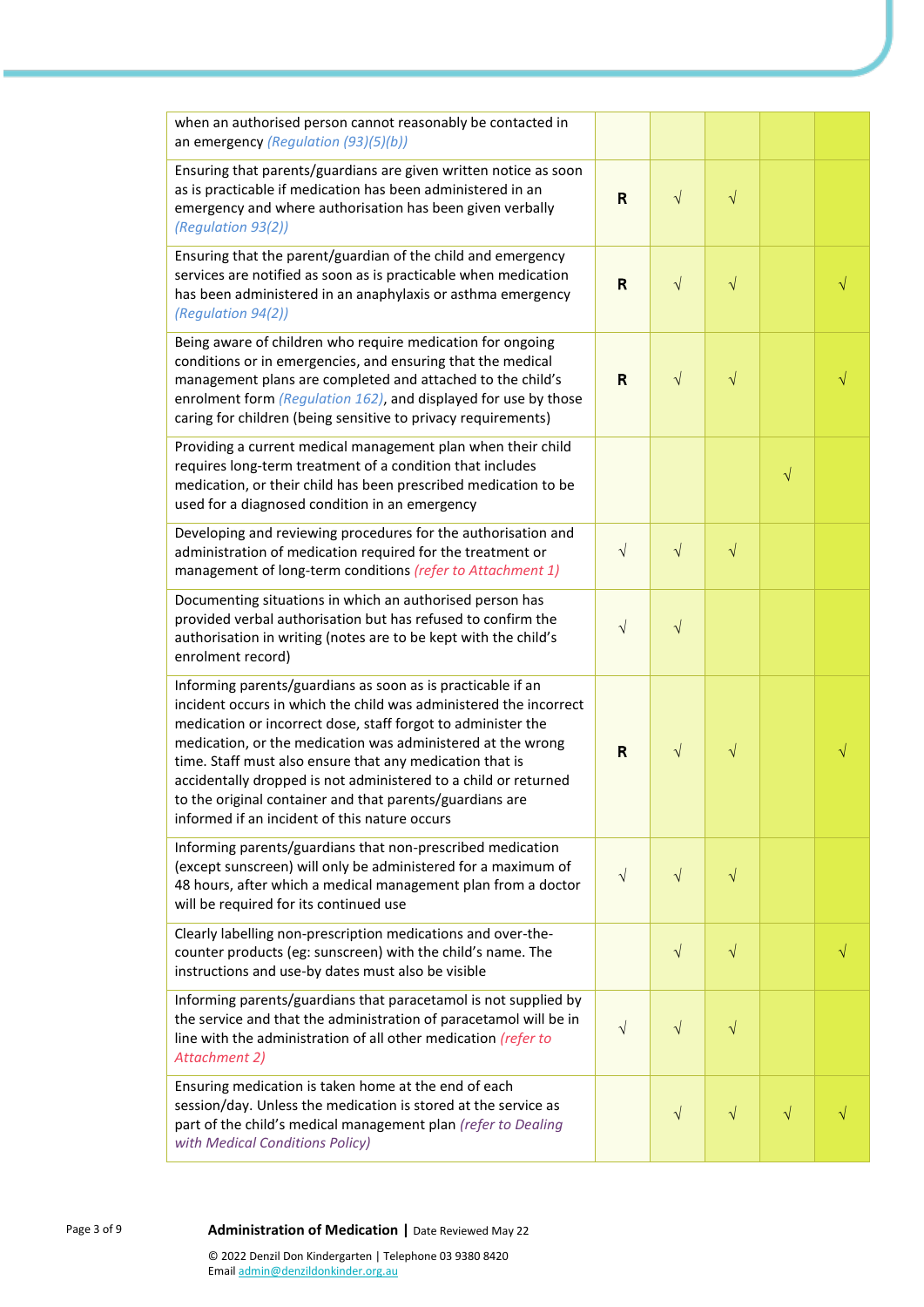

### **PROCEDURES**

- **Procedures for the safe administration of medication** *refer to Attachment 1*
- **Administration of paracetamol** *refer to Attachment 2*

### **BACKGROUND AND LEGISLATION**

### BACKGROUND

#### Authorisation to administer medication

Medication (including prescription, non-prescription, over-the-counter and homeopathic medications) must not be administered to a child at the service without the authorisation of a parent/guardian or person with the lawful authority to consent to the administration of medical attention to the child.

In the case of an anaphylaxis or asthma emergency, where the child does not have a medical management plan or another form of authorisation, first aid treatment is provided as described in the *Anaphylaxis Policy* and *Asthma Policy.* In this circumstance, the child's parent/guardian and emergency services must be contacted as soon as possible after first aid has commenced *(Regulation 94)*. In these instances, notifications of serious incidents *(refer to Definitions)* must be made to the regulatory authority (DET) *(refer to Definition)* as soon as is practicable but not later than 24 hours after the occurrence *(National Law: Section 174(2), Regulation 175, 176) (refer to Incident, Injury, Trauma and Illness Policy)*.

In the case of all other emergencies, it is acceptable to obtain verbal consent from a parent/guardian or to obtain consent from a registered medical practitioner or medical emergency services if the child's parent/guardian cannot be contacted.

#### Administration of medication

The approved provider must ensure that when early childhood teachers/educator administers medication, they follow the guidelines of this policy and the procedures outlined in *Attachment 1*.

A medication record must be completed with the following information:

- a) the name of the child
- b) the authorisation to administer medication (including self-administration, if applicable) signed by a parent/guardian or a person named in the child's enrolment record as authorised to consent to the administration of medication
- c) the name of the medication to be administered
- d) the time and date the medication was last administered
- e) the time and date or the circumstances under which the medication should be next administered
- f) the dosage of the medication to be administered
- g) how the medication is to be administered
- h) if the medication is administered to the child:
	- i. the dosage that was administered
	- ii. how the medication was administered
	- iii. the time and date the medication was administered
	- iv. the name and signature of the person who administered the medication
	- v. the name and signature of the person who checked the dosage, if another person is required under *Regulation 95* to check the dosage and administration of the medication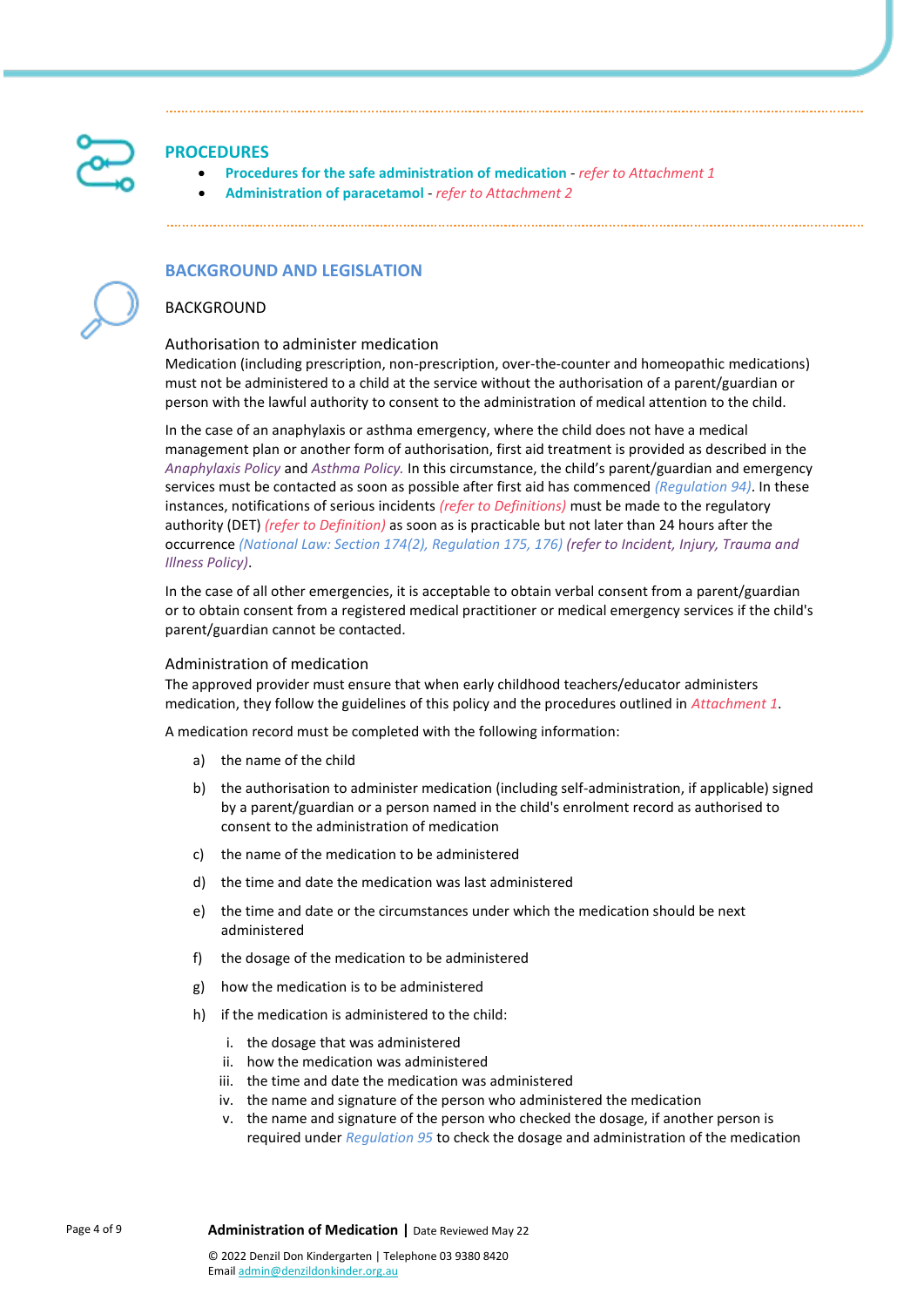### LEGISLATION AND STANDARDS

Relevant legislation and standards include but are not limited to:

- Education and Care Services National Law Act 2010
- Education and Care Services National Regulations 2011
- Health Records Act 2001 (Vic)
- National Quality Standard, Quality Area 2: Children's Health and Safety
- Occupational Health and Safety Act 2004 (Vic)
- Public Health and Wellbeing Act 2008 (Vic)
- Public Health and Wellbeing Regulations 2009 (Vic)
- Therapeutic Goods Act 1989 (Cth)

The most current amendments to listed legislation can be found at:

- Victorian Legislation Victorian Law Today: [www.legislation.vic.gov.au](http://www.legislation.vic.gov.au/)
- Commonwealth Legislation Federal Register of Legislation: [www.legislation.gov.au](http://www.legislation.gov.au/)



### **DEFINITIONS**

The terms defined in this section relate specifically to this policy. For regularly used terms e.g. Approved Provider, Nominated Supervisor, Notifiable complaints, Serious incidents, Duty of care, etc. refer to the Definitions file on the kindergarten website.

**Approved first aid qualification:** approved first aid qualifications, anaphylaxis management and emergency asthma management training is published on the ACECQA website: [www.acecqa.gov.au](https://www.acecqa.gov.au/)

**Illness:** sickness and/or associated symptoms that affect the child's normal participation in the activities or program at the service.

**Infectious disease:** a disease that can be spread, for example, by air, water or interpersonal contact. An infectious disease is designated under Victorian Law or by a health authority (however described) as a disease that would require the infected person to be excluded from an education and care service.

**Injury:** any harm or damage to a person.

**Medication:** prescribed and non-prescribed medication as defined below.

**Non-prescribed/over-the-counter medication:** medicine that can be bought without a prescription, including vitamins and cultural herbs or homeopathic medications that may have been recommended by an alternative health care professional such as a naturopath.

**Prescribed medication:** Medicine, as defined in the *Therapeutic Goods Act 1989 (Cth)*, that is:

- authorised by a health care professional
- dispensed by a health care professional with a printed label that includes the name of the child being prescribed the medication, the medication dosage and expiry date.

## **SOURCES AND RELATED POLICIES**

### **SOURCES**

• Australian Children's Education and Care Quality Authority (ACECQA), Medication Record sample template: [https://www.acecqa.gov.au/resources/applications/sample-forms-and](https://www.acecqa.gov.au/resources/applications/sample-forms-and-templates)[templates](https://www.acecqa.gov.au/resources/applications/sample-forms-and-templates)

#### Page 5 of 9 **Administration of Medication |** Date Reviewed May 22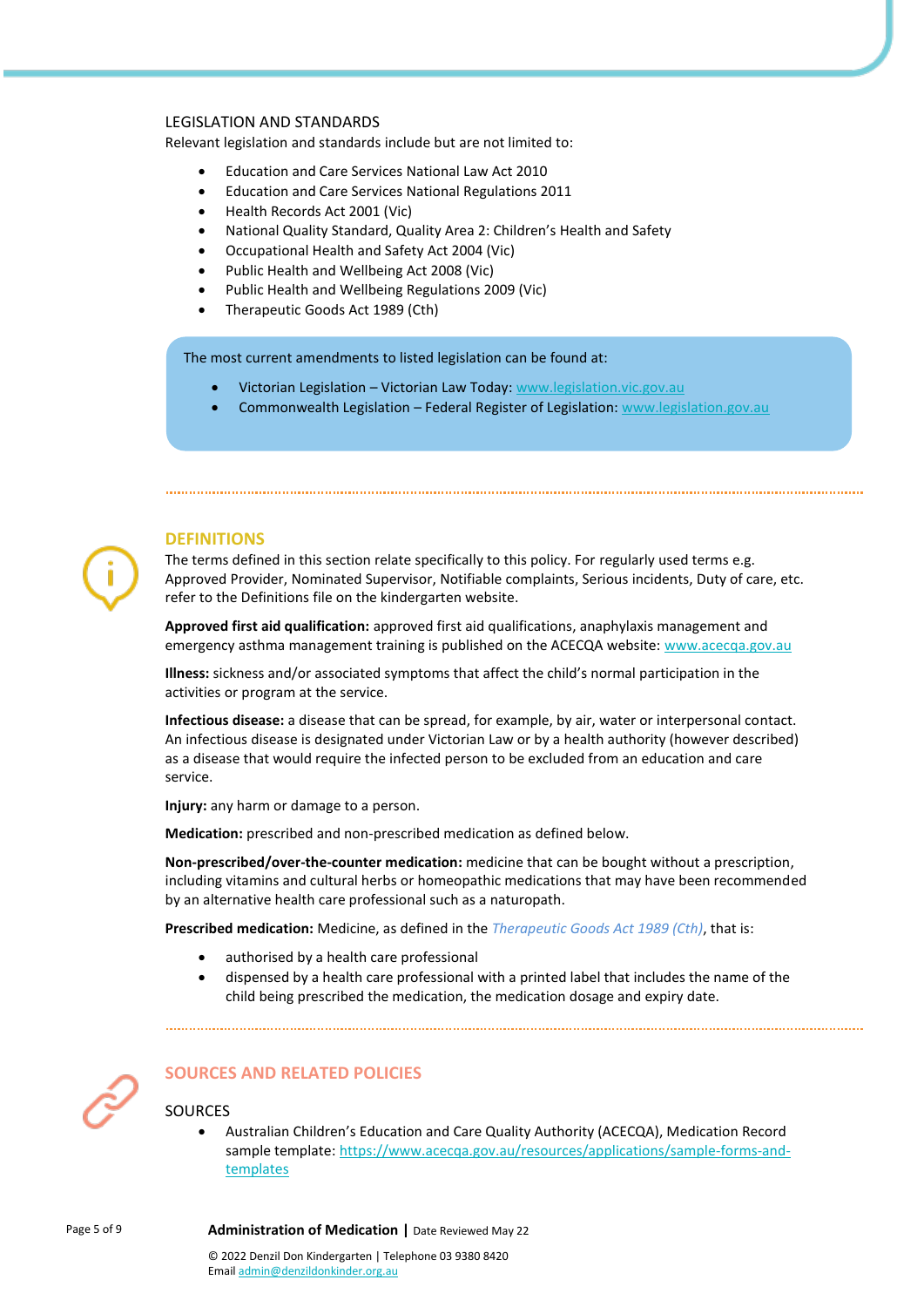- Allergy & Anaphylaxis Australia[: https://allergyfacts.org.au/](https://allergyfacts.org.au/)
- Asthma Australia[: www.asthma.org.au](https://asthma.org.au/)
- Department of Health[: https://www2.health.vic.gov.au/](https://www2.health.vic.gov.au/)
- Guide to the Education and Care Services National Law and the Education and Care Services National Regulations 2011: [www.acecqa.gov.au](https://www.acecqa.gov.au/)
- Guide to the National Quality Standard (ACECQA): [www.acecqa.gov.au](https://www.acecqa.gov.au/)
- Healthdirect: [www.healthdirect.gov.au](http://www.healthdirect.gov.au/)

#### RELATED POLICIES

- Acceptance and Refusal of Authorisation
- Administration of First Aid
- Anaphylaxis
- Asthma
- Dealing with Infectious Diseases
- Dealing with Medical Conditions
- Diabetes
- Enrolment and Orientation
- **Epilepsy**
- Excursions and Service Events
- Incident, Injury, Trauma and Illness
- Privacy and Confidentiality



### **EVALUATION**

To assess whether the values and purposes of the policy have been achieved, the approved provider will:

- regularly seek feedback from everyone affected by the policy regarding its effectiveness
- monitor the implementation, compliance, complaints and incidents concerning this policy
- keep the policy up to date with current legislation, research, policy and best practice

- revise the policy and procedures as part of the service's policy review cycle, or as required
- notifying all stakeholders affected by this policy at least 14 days before making any significant changes to this policy or its procedures, unless a lesser period is necessary due to risk *(Regulation 172 (2))*.



### **ATTACHMENTS**

- Attachment 1: Procedures for the safe administration of medication
- Attachment 2: Administration of paracetamol



### **AUTHORISATION**

This policy was adopted by the approved provider of Denzil Don Kindergarten on 08/05/2022.

### **REVIEW DATE:** 08 / MAY / 2024

Page 6 of 9 **Administration of Medication** | Date Reviewed May 22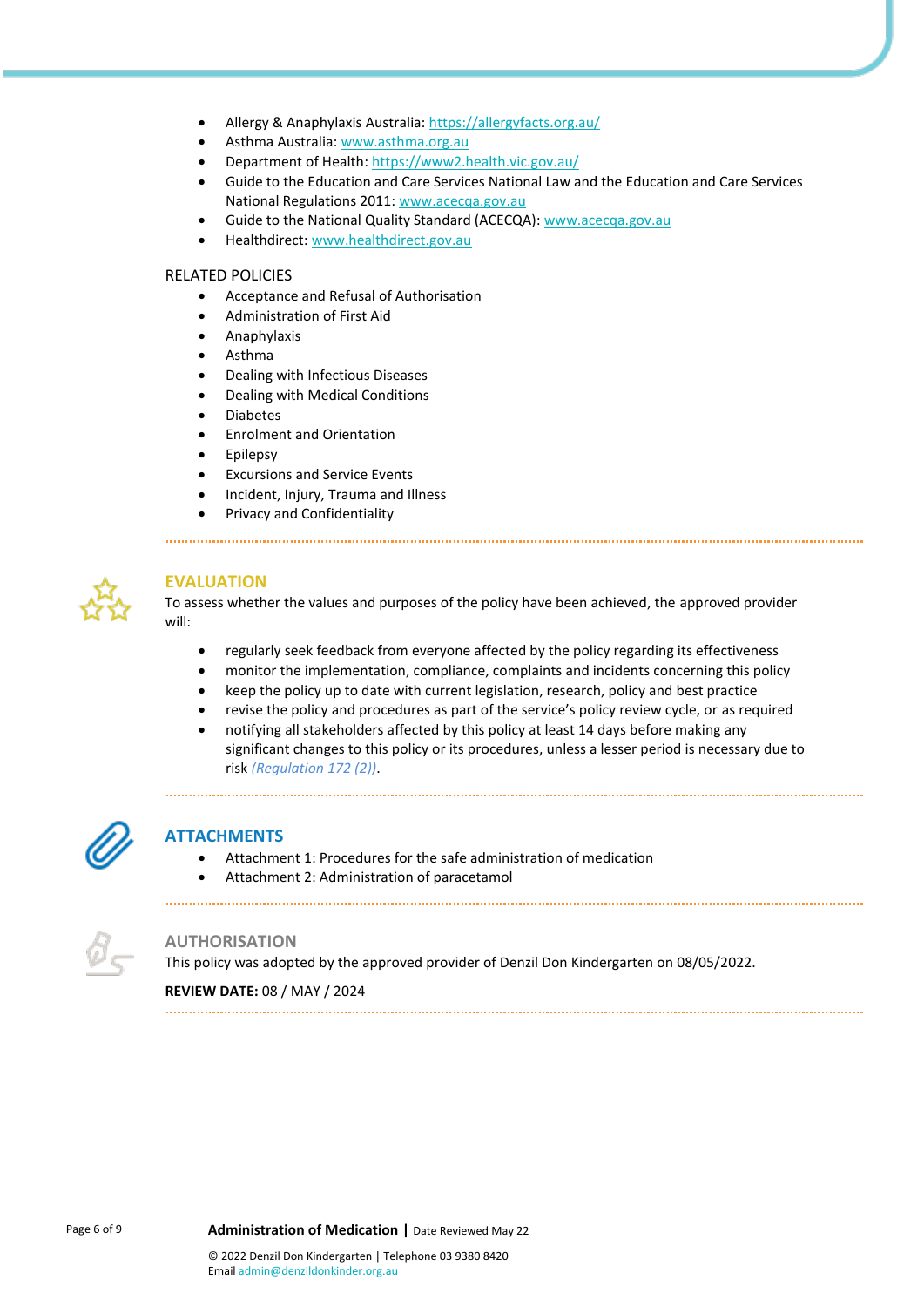# **ATTACHMENT 1. PROCEDURES FOR THE SAFE ADMINISTRATION OF MEDICATION**

### Medication can **only** be administered:

- if it has been prescribed by a registered medical practitioner, from its original container with the original label including the name of the child for whom it is prescribed, before the expiry or use-by date, or
- from its original container, with the original label and instructions and before the expiry or use-by date, and following any instructions attached to the medication or provided by a registered medical practitioner, either verbally or in writing.

Two staff, one of whom must be an educator, are responsible for the administration of any medication <sup>1</sup>. At least one of these persons must hold a current approved first aid qualification.

One person will check the details (including dosage and the identity of the child who is given the medication) and witness its administration, while the other person will administer the medication *(Regulation 95(c))*.

Before administering any medication to a child, it is important for staff to check if the child has any allergies to the medication being administered.

Procedure for the administration of medication:

- 1. Wash and dry hands thoroughly before administering any medication. If appropriate, gloves are recommended wherever possible.
- 2. Check the medication record to confirm the date, time, dosage and the child to whom the medication is to be administered.
- 3. Check that prescription medication:
	- is in its original container, bearing the original label and instructions
	- is the correct medication, as listed in the medication record
	- has the child's name on it (if the medication was prescribed by a registered medical practitioner)
	- is the required dosage, as listed in the medication record
	- has not passed its expiry date.
- 4. Check that non-prescription medication:
	- is in the original container, bearing the original label and instructions
	- is the correct medication, as listed in the medication record
	- has the child's name on it
	- is the required dosage, as listed in the medication record
	- has not passed its expiry date.
- 5. When administering the medication, ensure that:
	- the identity of the child is confirmed and matched to the specific medication
	- the correct dosage is given
	- the medication is administered by following the instructions attached to the medication, or any written or verbal instructions provided by a registered medical practitioner
	- both staff members complete the medication record *(Regulation 92(3)(h))* and store any remaining medication appropriately, such as in the refrigerator if required
	- one person will check the details (including dosage and the identity of the child who is given the medication) and witness its administration, while the other person will administer the medication and monitor the effect of the medication *(Regulation 95(c))*
	- inform the parent/guardian on arrival to collect the child that medication has been administered and ensure that the parent/guardian completes the required details in the medication record.

 $1$  Note: under Regulation 95(c), this is not a requirement in an education and care service that is permitted to have only one educator to educate and care for children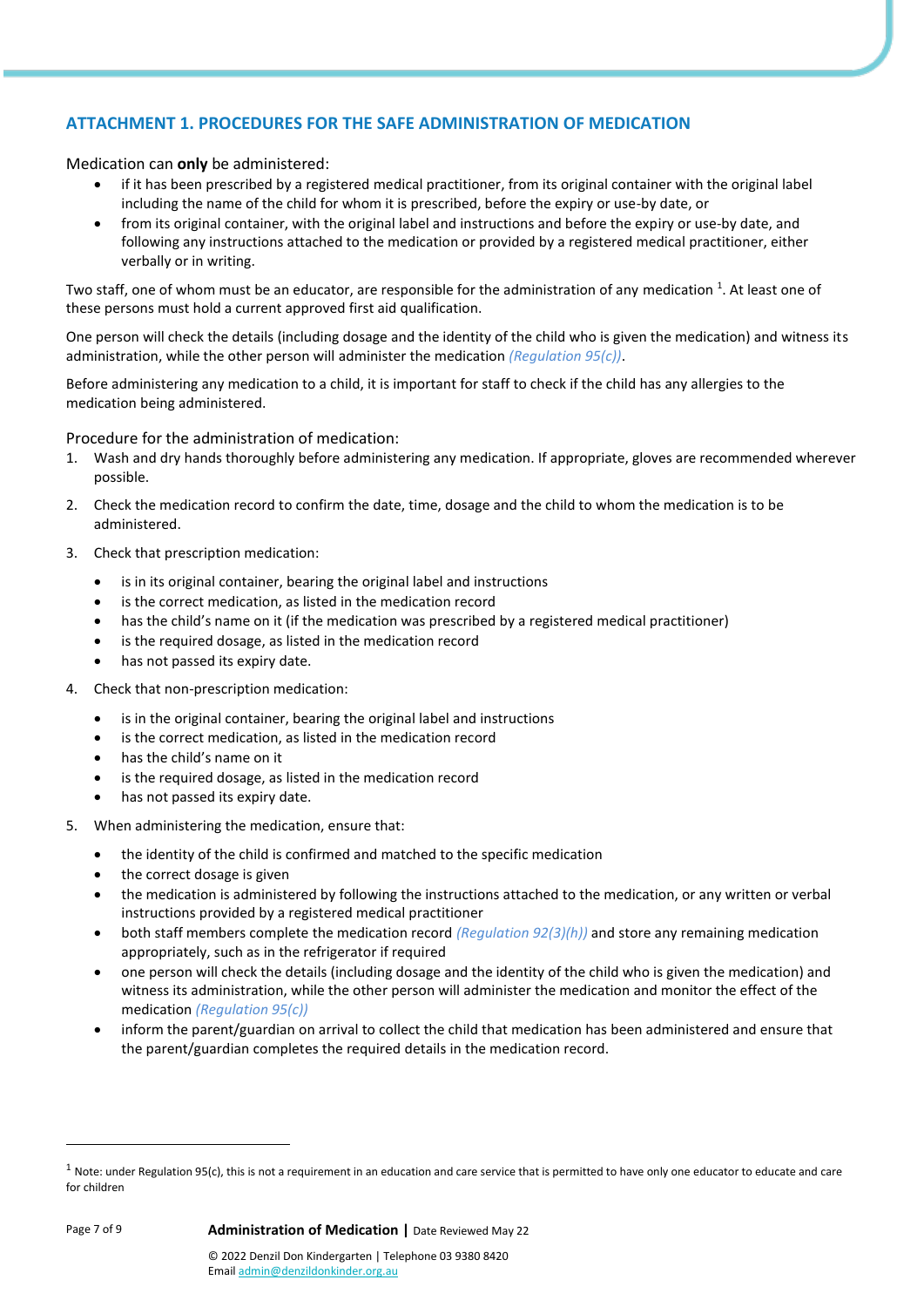### Administration of medication for ongoing medical conditions

Where a child is diagnosed with a condition that requires ongoing medication or medication to be administered in emergencies, parents/guardians may authorise the administration of the medication for a defined period. In these cases:

- a medical management plan completed by the child's doctor should be provided and attached to the child's enrolment form (and on display, where appropriate)
- the medical management plan should define:
	- o the name of the medication, dosage and frequency of administration
	- o conditions under which medication should be administered
	- o what actions, if any, should be taken following the administration of the medication
	- o when the plan will be reviewed.
- when medication is required under these circumstances, staff should:
	- o follow the procedures listed above
	- o ensure that the required details are completed in the medication record
	- o notify the parents as soon as is practicable.

Refer to the *Dealing with Medical Conditions Policy* for further information.